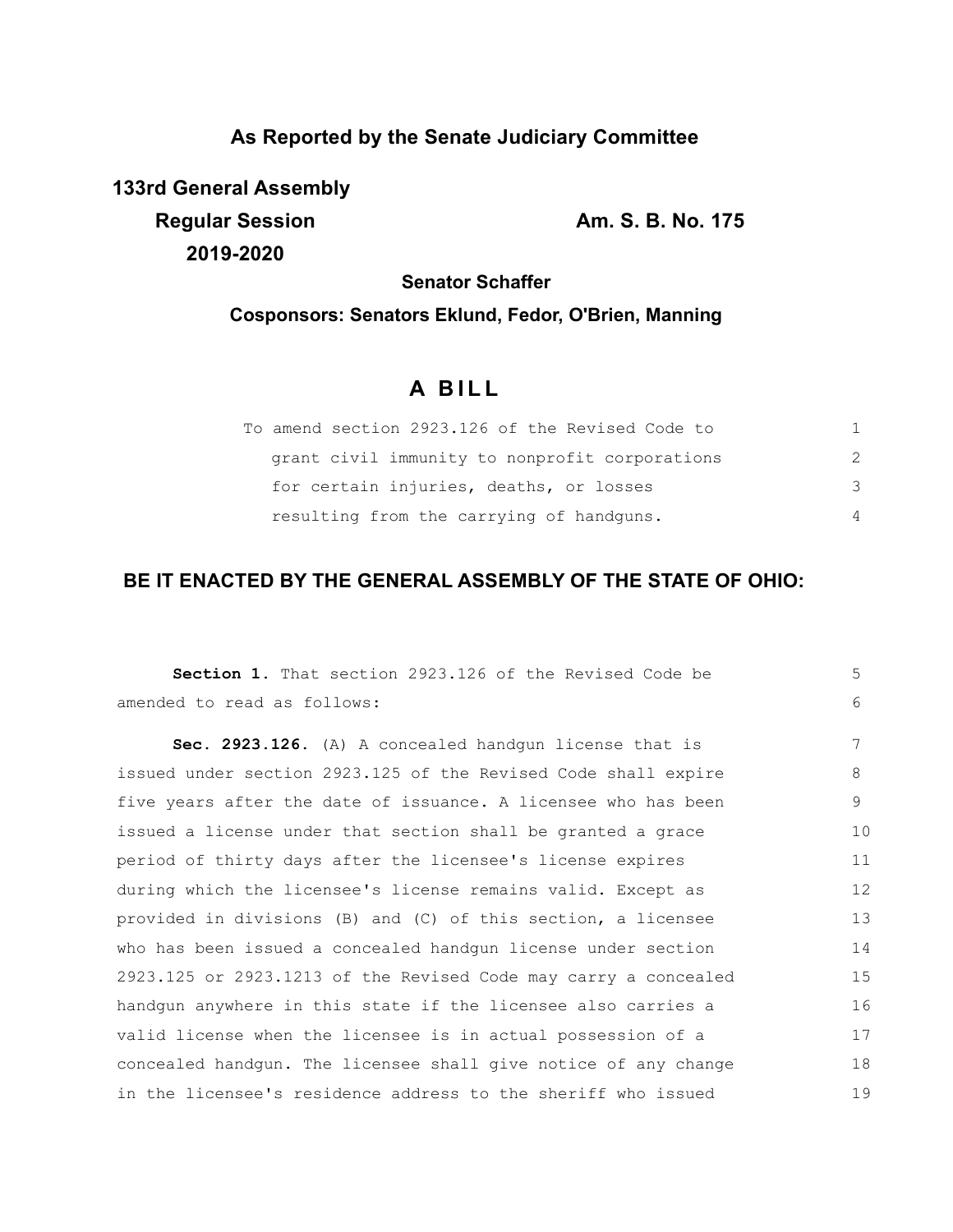#### **Am. S. B. No. 175 Page 2 As Reported by the Senate Judiciary Committee**

the license within forty-five days after that change.

If a licensee is the driver or an occupant of a motor vehicle that is stopped as the result of a traffic stop or a stop for another law enforcement purpose and if the licensee is transporting or has a loaded handgun in the motor vehicle at that time, the licensee shall promptly inform any law enforcement officer who approaches the vehicle while stopped that the licensee has been issued a concealed handgun license and that the licensee currently possesses or has a loaded handgun; the licensee shall not knowingly disregard or fail to comply with lawful orders of a law enforcement officer given while the motor vehicle is stopped, knowingly fail to remain in the motor vehicle while stopped, or knowingly fail to keep the licensee's hands in plain sight after any law enforcement officer begins approaching the licensee while stopped and before the officer leaves, unless directed otherwise by a law enforcement officer; and the licensee shall not knowingly have contact with the loaded handgun by touching it with the licensee's hands or fingers, in any manner in violation of division (E) of section 2923.16 of the Revised Code, after any law enforcement officer begins approaching the licensee while stopped and before the officer leaves. Additionally, if a licensee is the driver or an occupant of a commercial motor vehicle that is stopped by an employee of the motor carrier enforcement unit for the purposes defined in section 5503.34 of the Revised Code and the licensee is transporting or has a loaded handgun in the commercial motor vehicle at that time, the licensee shall promptly inform the employee of the unit who approaches the vehicle while stopped that the licensee has been issued a concealed handgun license and that the licensee currently possesses or has a loaded handgun. 21 22 23 24 25 26 27 28 29 30 31 32 33 34 35 36 37 38 39 40 41 42 43 44 45 46 47 48 49 50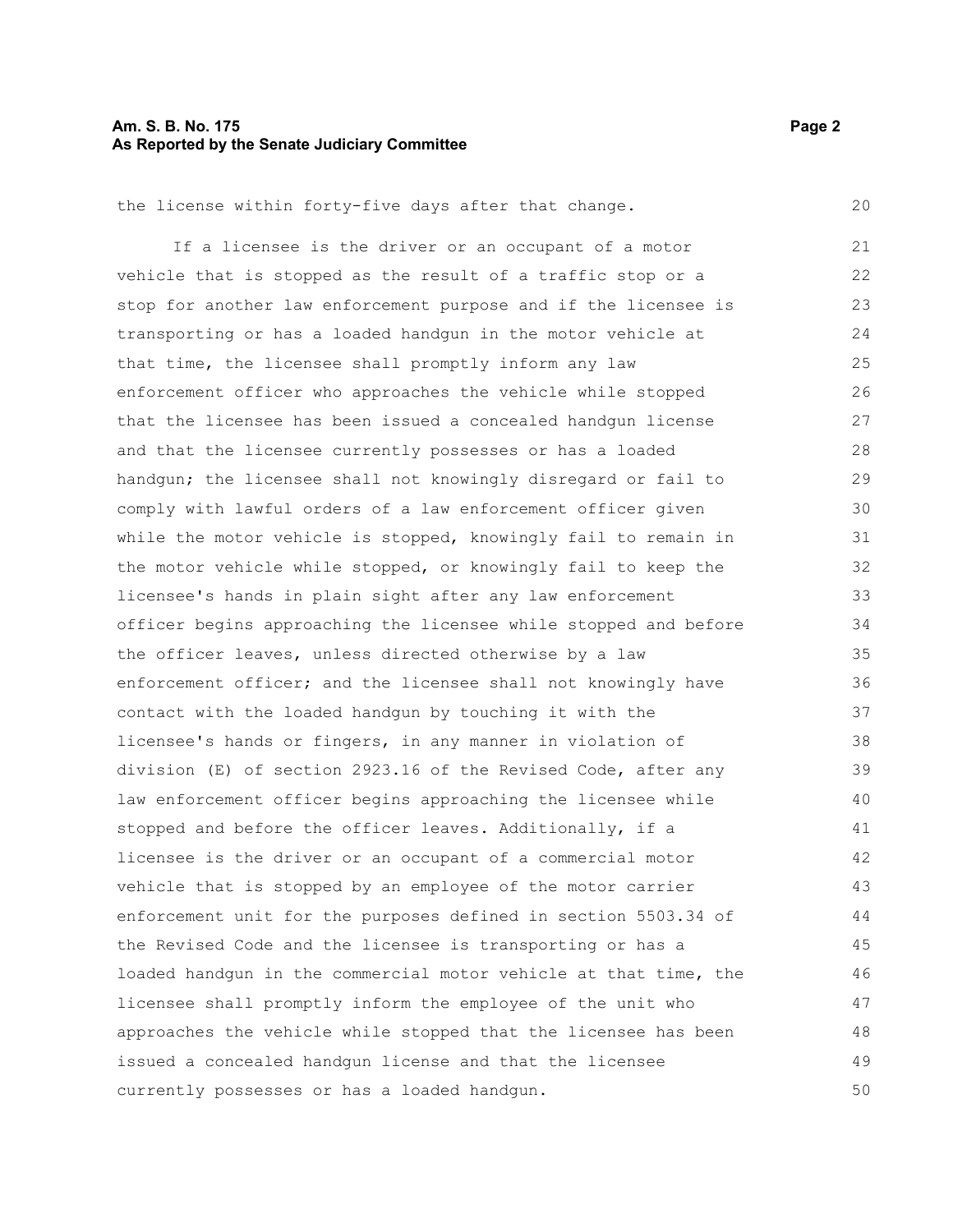#### **Am. S. B. No. 175 Page 3 As Reported by the Senate Judiciary Committee**

If a licensee is stopped for a law enforcement purpose and if the licensee is carrying a concealed handgun at the time the officer approaches, the licensee shall promptly inform any law enforcement officer who approaches the licensee while stopped that the licensee has been issued a concealed handgun license and that the licensee currently is carrying a concealed handgun; the licensee shall not knowingly disregard or fail to comply with lawful orders of a law enforcement officer given while the licensee is stopped, or knowingly fail to keep the licensee's hands in plain sight after any law enforcement officer begins approaching the licensee while stopped and before the officer leaves, unless directed otherwise by a law enforcement officer; and the licensee shall not knowingly remove, attempt to remove, grasp, or hold the loaded handgun or knowingly have contact with the loaded handgun by touching it with the licensee's hands or fingers, in any manner in violation of division (B) of section 2923.12 of the Revised Code, after any law enforcement officer begins approaching the licensee while stopped and before the officer leaves. 51 52 53 54 55 56 57 58 59 60 61 62 63 64 65 66 67 68 69

(B) A valid concealed handgun license does not authorize the licensee to carry a concealed handgun in any manner prohibited under division (B) of section 2923.12 of the Revised Code or in any manner prohibited under section 2923.16 of the Revised Code. A valid license does not authorize the licensee to carry a concealed handgun into any of the following places: 70 71 72 73 74 75

(1) A police station, sheriff's office, or state highway patrol station, premises controlled by the bureau of criminal identification and investigation; a state correctional institution, jail, workhouse, or other detention facility; any area of an airport passenger terminal that is beyond a passenger or property screening checkpoint or to which access is 76 77 78 79 80 81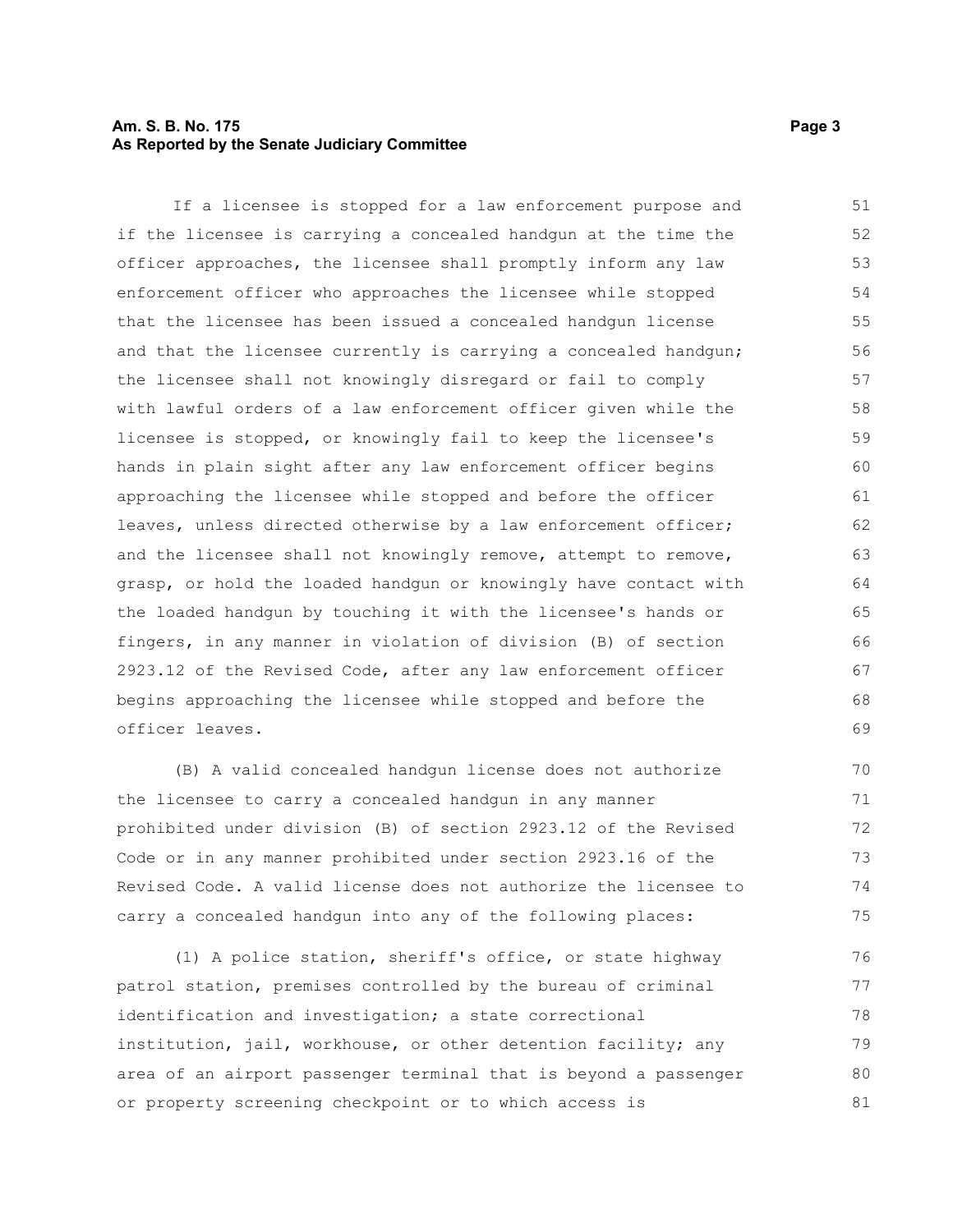#### **Am. S. B. No. 175 Page 4 As Reported by the Senate Judiciary Committee**

restricted through security measures by the airport authority or a public agency; or an institution that is maintained, operated, managed, and governed pursuant to division (A) of section 5119.14 of the Revised Code or division (A)(1) of section 5123.03 of the Revised Code; 82 83 84 85 86

(2) A school safety zone if the licensee's carrying the concealed handgun is in violation of section 2923.122 of the Revised Code;

(3) A courthouse or another building or structure in which a courtroom is located if the licensee's carrying the concealed handgun is in violation of section 2923.123 of the Revised Code;

(4) Any premises or open air arena for which a D permit has been issued under Chapter 4303. of the Revised Code if the licensee's carrying the concealed handgun is in violation of section 2923.121 of the Revised Code;

(5) Any premises owned or leased by any public or private college, university, or other institution of higher education, unless the handgun is in a locked motor vehicle or the licensee is in the immediate process of placing the handgun in a locked motor vehicle or unless the licensee is carrying the concealed handgun pursuant to a written policy, rule, or other authorization that is adopted by the institution's board of trustees or other governing body and that authorizes specific individuals or classes of individuals to carry a concealed handgun on the premises; 97 98 99 100 101 102 103 104 105 106

(6) Any church, synagogue, mosque, or other place of worship, unless the church, synagogue, mosque, or other place of worship posts or permits otherwise; 107 108 109

(7) Any building that is a government facility of this

87 88 89

90 91 92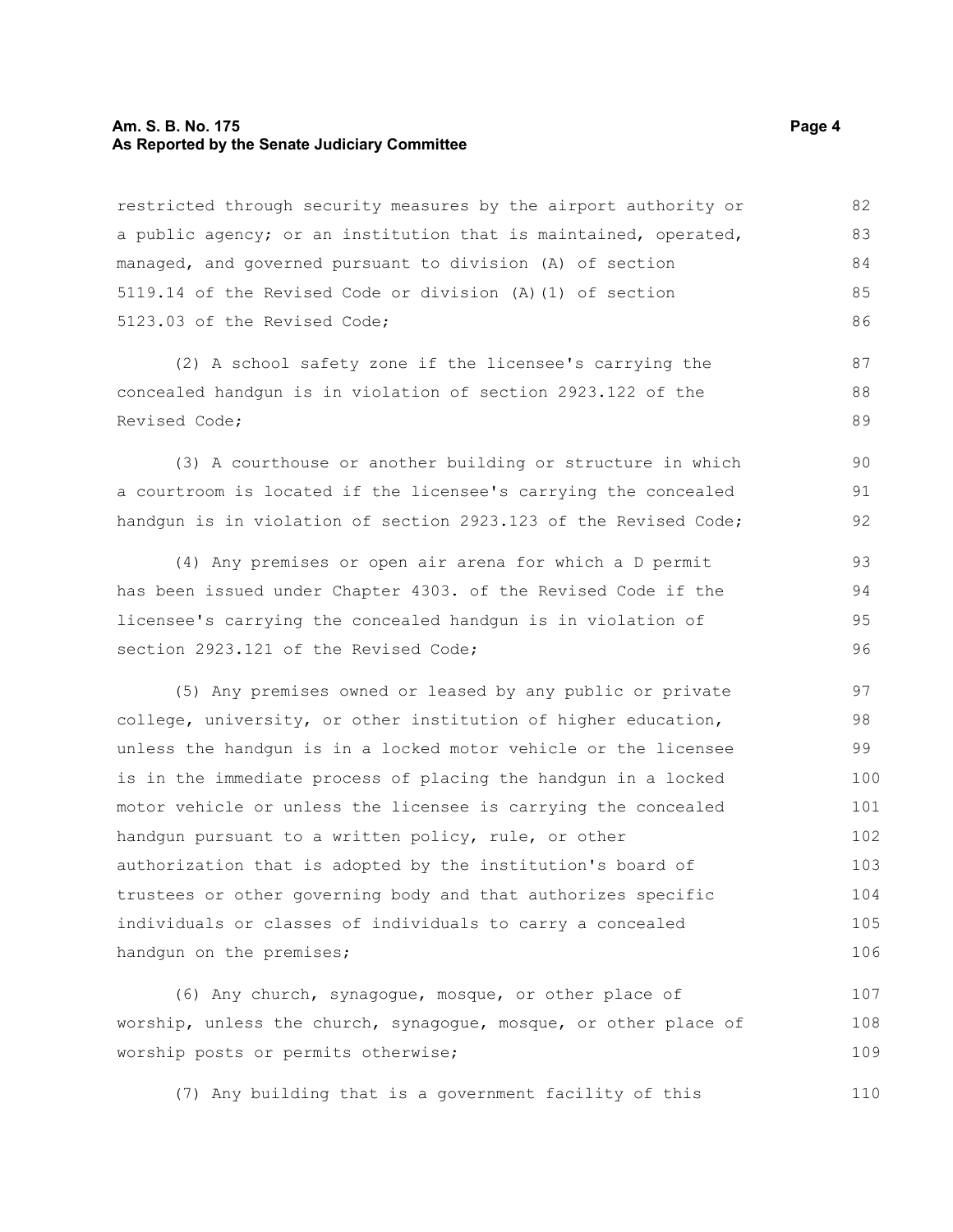#### **Am. S. B. No. 175 Page 5 As Reported by the Senate Judiciary Committee**

state or a political subdivision of this state and that is not a building that is used primarily as a shelter, restroom, parking facility for motor vehicles, or rest facility and is not a courthouse or other building or structure in which a courtroom is located that is subject to division (B)(3) of this section, unless the governing body with authority over the building has enacted a statute, ordinance, or policy that permits a licensee to carry a concealed handgun into the building; 111 112 113 114 115 116 117 118

(8) A place in which federal law prohibits the carrying of handguns.

(C)(1) Nothing in this section shall negate or restrict a rule, policy, or practice of a private employer that is not a private college, university, or other institution of higher education concerning or prohibiting the presence of firearms on the private employer's premises or property, including motor vehicles owned by the private employer. Nothing in this section shall require a private employer of that nature to adopt a rule, policy, or practice concerning or prohibiting the presence of firearms on the private employer's premises or property, including motor vehicles owned by the private employer. 121 122 123 124 125 126 127 128 129 130

(2)(a) A private employer shall be immune from liability in a civil action for any injury, death, or loss to person or property that allegedly was caused by or related to a licensee bringing a handgun onto the premises or property of the private employer, including motor vehicles owned by the private employer, unless the private employer acted with malicious purpose. A private employer is immune from liability in a civil action for any injury, death, or loss to person or property that allegedly was caused by or related to the private employer's decision to permit a licensee to bring, or prohibit a licensee 131 132 133 134 135 136 137 138 139 140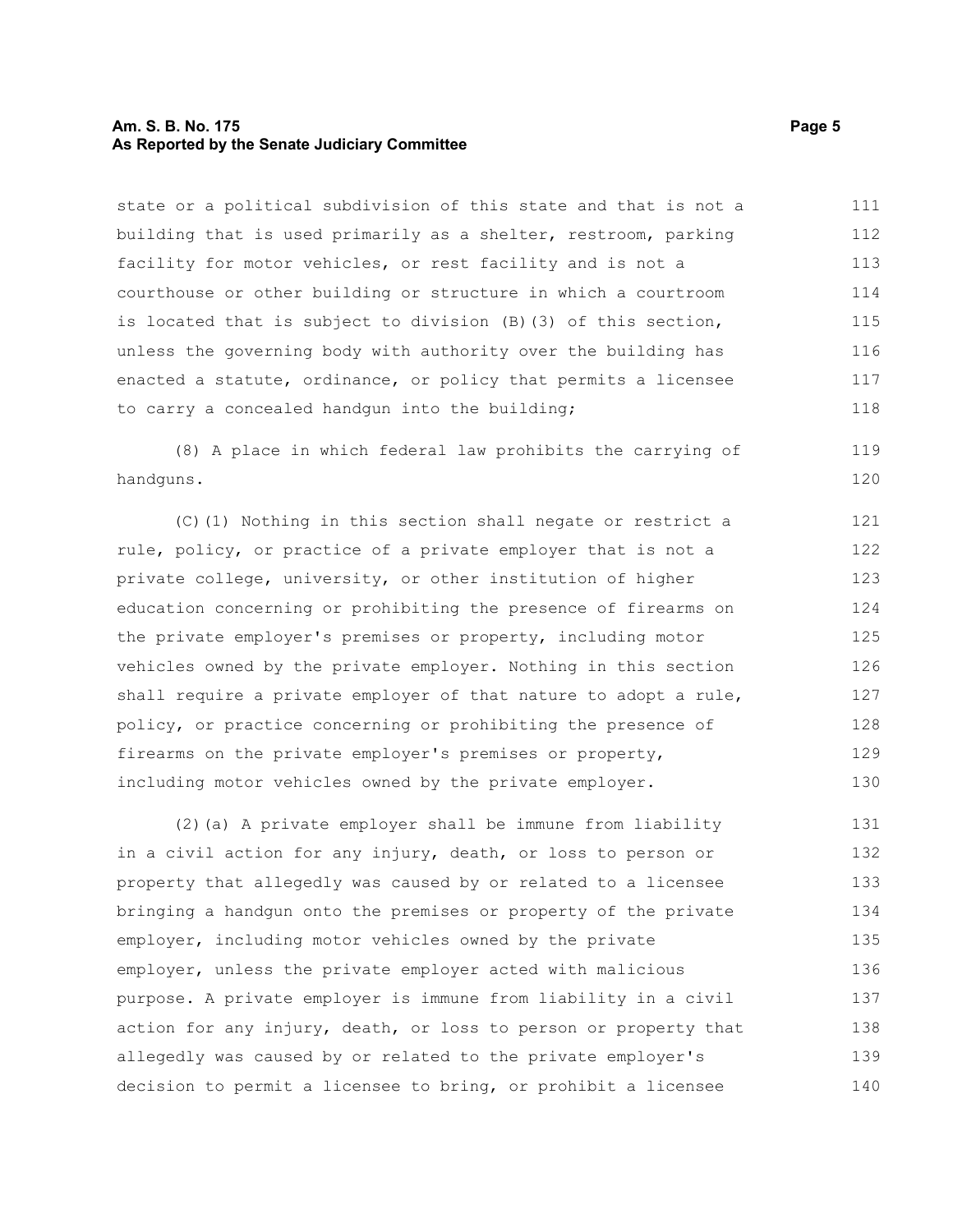#### **Am. S. B. No. 175 Page 6 As Reported by the Senate Judiciary Committee**

from bringing, a handgun onto the premises or property of the private employer. 141 142

(b) A political subdivision shall be immune from liability in a civil action, to the extent and in the manner provided in Chapter 2744. of the Revised Code, for any injury, death, or loss to person or property that allegedly was caused by or related to a licensee bringing a handgun onto any premises or property owned, leased, or otherwise under the control of the political subdivision. As used in this division, "political subdivision" has the same meaning as in section 2744.01 of the Revised Code. 143 144 145 146 147 148 149 150 151

(c) An institution of higher education shall be immune from liability in a civil action for any injury, death, or loss to person or property that allegedly was caused by or related to a licensee bringing a handgun onto the premises of the institution, including motor vehicles owned by the institution, unless the institution acted with malicious purpose. An institution of higher education is immune from liability in a civil action for any injury, death, or loss to person or property that allegedly was caused by or related to the institution's decision to permit a licensee or class of licensees to bring a handgun onto the premises of the institution. 152 153 154 155 156 157 158 159 160 161 162 163

 (d) A nonprofit corporation shall be immune from liability in a civil action for any injury, death, or loss to person or property that allegedly was caused by or related to a licensee bringing a handgun onto the premises of the nonprofit corporation, including any motor vehicle owned by the nonprofit corporation, or to any event organized by the nonprofit corporation, unless the nonprofit corporation acted with 164 165 166 167 168 169 170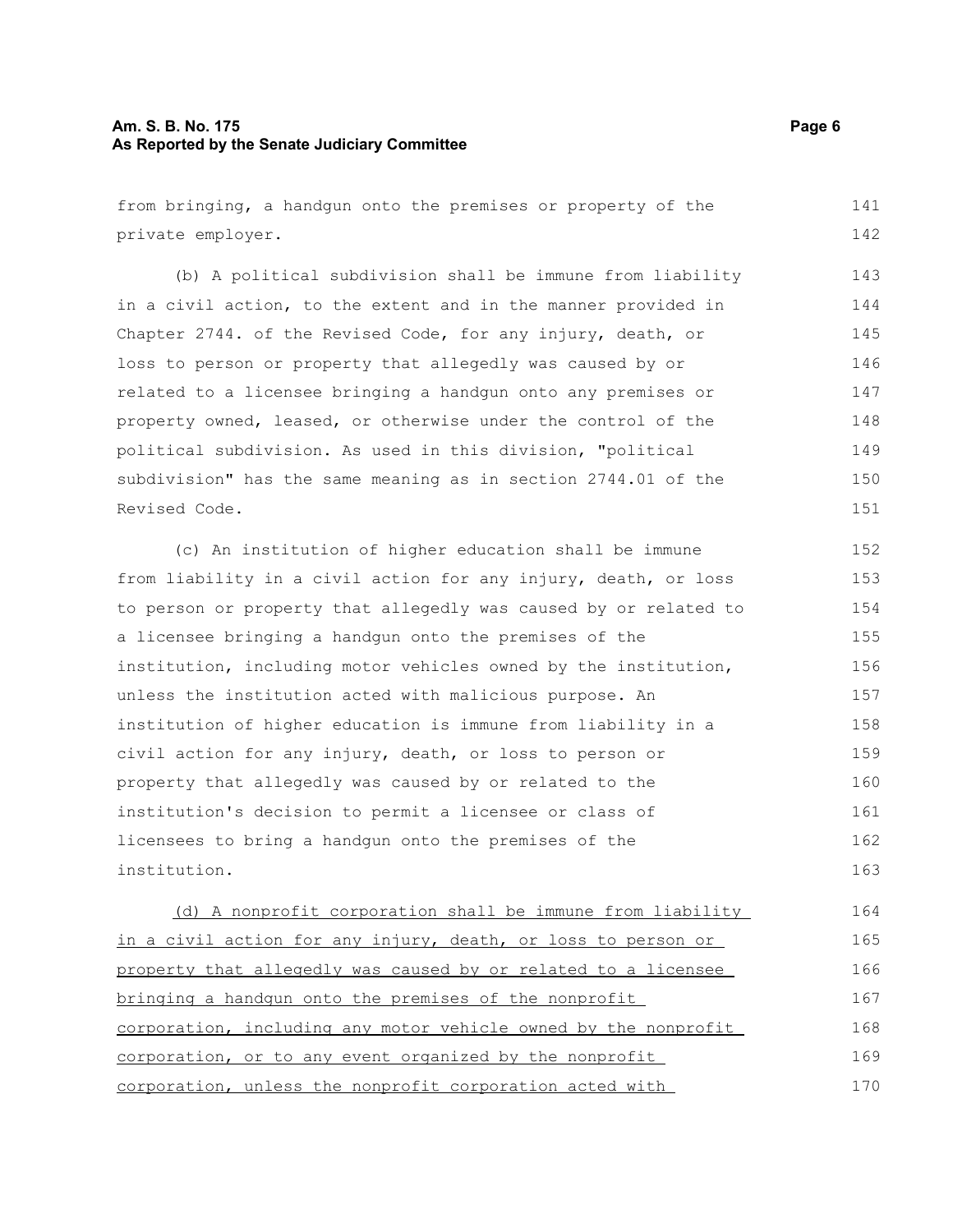#### **Am. S. B. No. 175 Page 7 As Reported by the Senate Judiciary Committee**

| malicious purpose. A nonprofit corporation is immune from      | 171 |
|----------------------------------------------------------------|-----|
| liability in a civil action for any injury, death, or loss to  | 172 |
| person or property that allegedly was caused by or related to  | 173 |
| the nonprofit corporation's decision to permit a licensee to   | 174 |
| bring a handqun onto the premises of the nonprofit corporation | 175 |
| or to any event organized by the nonprofit corporation.        | 176 |

(3)(a) Except as provided in division (C)(3)(b) of this section and section 2923.1214 of the Revised Code, the owner or person in control of private land or premises, and a private person or entity leasing land or premises owned by the state, the United States, or a political subdivision of the state or the United States, may post a sign in a conspicuous location on that land or on those premises prohibiting persons from carrying firearms or concealed firearms on or onto that land or those premises. Except as otherwise provided in this division, a person who knowingly violates a posted prohibition of that nature is guilty of criminal trespass in violation of division (A)(4) of section 2911.21 of the Revised Code and is guilty of a misdemeanor of the fourth degree. If a person knowingly violates a posted prohibition of that nature and the posted land or premises primarily was a parking lot or other parking facility, the person is not guilty of criminal trespass under section 2911.21 of the Revised Code or under any other criminal law of this state or criminal law, ordinance, or resolution of a political subdivision of this state, and instead is subject only to a civil cause of action for trespass based on the violation. 177 178 179 180 181 182 183 184 185 186 187 188 189 190 191 192 193 194 195 196

If a person knowingly violates a posted prohibition of the nature described in this division and the posted land or premises is a child day-care center, type A family day-care home, or type B family day-care home, unless the person is a licensee who resides in a type A family day-care home or type B 197 198 199 200 201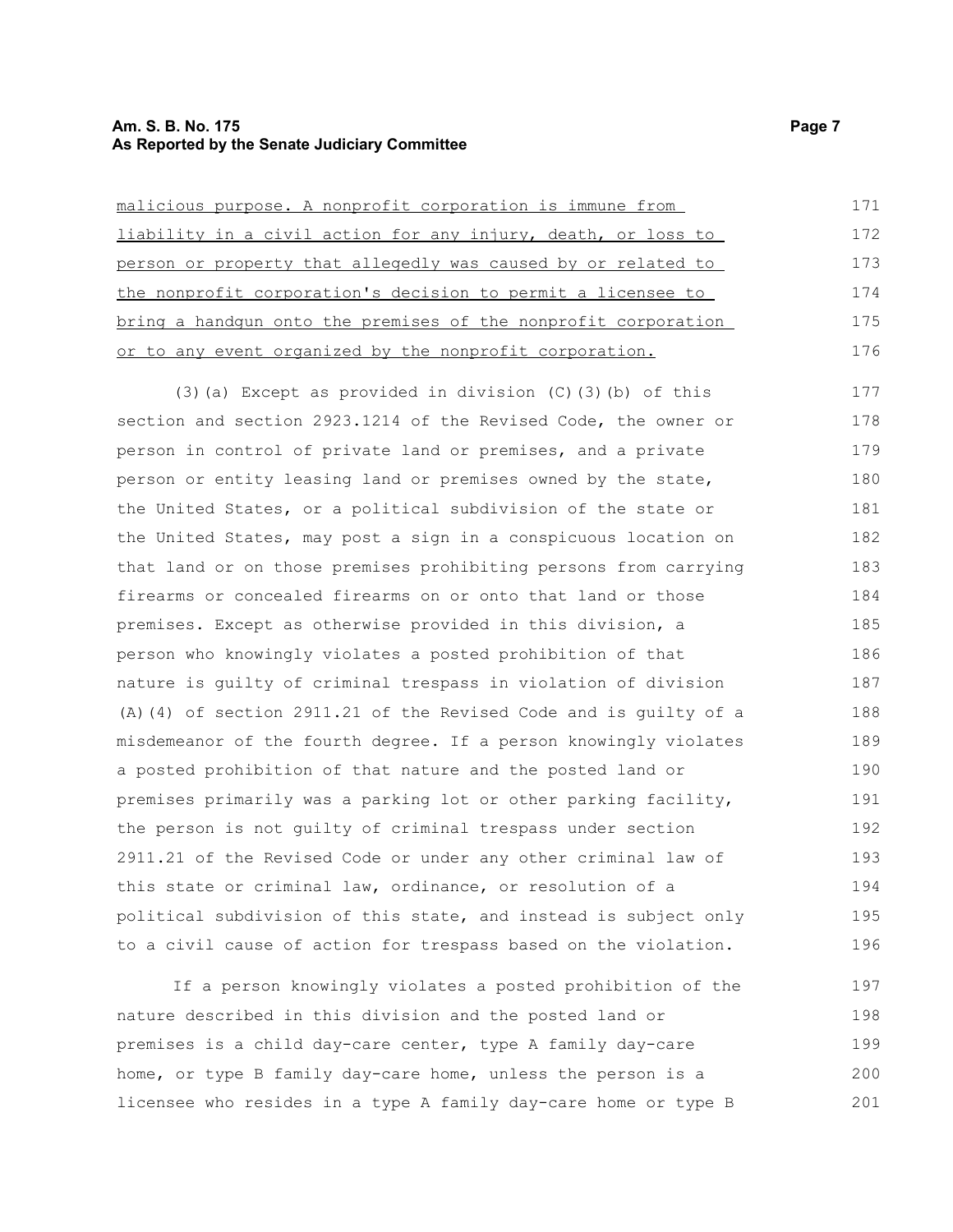#### **Am. S. B. No. 175 Page 8 As Reported by the Senate Judiciary Committee**

family day-care home, the person is guilty of aggravated trespass in violation of section 2911.211 of the Revised Code. Except as otherwise provided in this division, the offender is guilty of a misdemeanor of the first degree. If the person previously has been convicted of a violation of this division or of any offense of violence, if the weapon involved is a firearm that is either loaded or for which the offender has ammunition ready at hand, or if the weapon involved is dangerous ordnance, the offender is guilty of a felony of the fourth degree. 202 203 204 205 206 207 208 209 210

(b) A landlord may not prohibit or restrict a tenant who is a licensee and who on or after September 9, 2008, enters into a rental agreement with the landlord for the use of residential premises, and the tenant's guest while the tenant is present, from lawfully carrying or possessing a handgun on those residential premises. 211 212 213 214 215 216

(c) As used in division (C)(3) of this section:

(i) "Residential premises" has the same meaning as in section 5321.01 of the Revised Code, except "residential premises" does not include a dwelling unit that is owned or operated by a college or university. 218 219 220 221

(ii) "Landlord," "tenant," and "rental agreement" have the same meanings as in section 5321.01 of the Revised Code. 222 223

(D) A person who holds a valid concealed handgun license issued by another state that is recognized by the attorney general pursuant to a reciprocity agreement entered into pursuant to section 109.69 of the Revised Code or a person who holds a valid concealed handgun license under the circumstances described in division (B) of section 109.69 of the Revised Code has the same right to carry a concealed handgun in this state as 224 225 226 227 228 229 230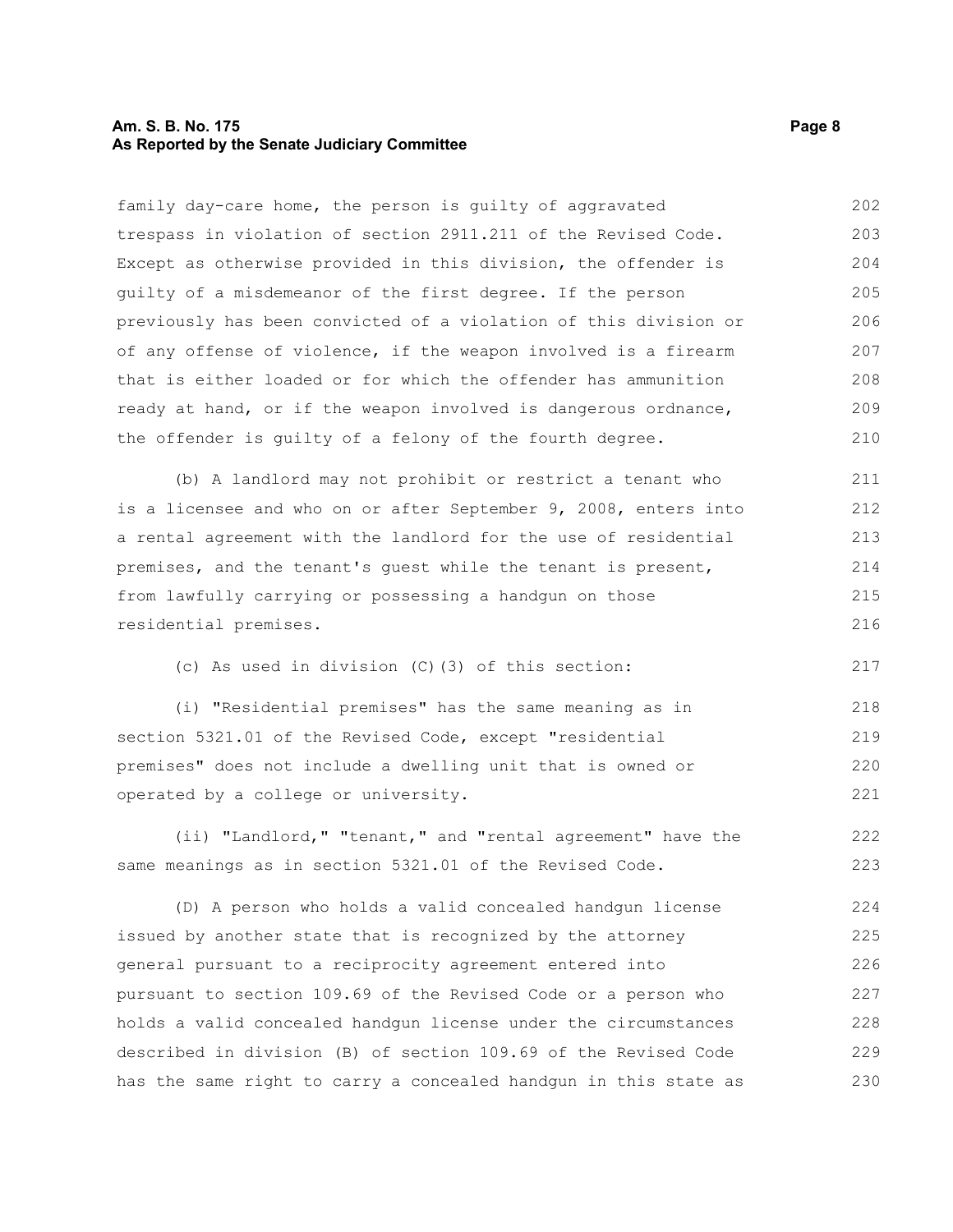#### **Am. S. B. No. 175 Page 9 As Reported by the Senate Judiciary Committee**

a person who was issued a concealed handgun license under section 2923.125 of the Revised Code and is subject to the same restrictions that apply to a person who carries a license issued under that section. 231 232 233 234

(E)(1) A peace officer has the same right to carry a concealed handgun in this state as a person who was issued a concealed handgun license under section 2923.125 of the Revised Code, provided that the officer when carrying a concealed handgun under authority of this division is carrying validating identification. For purposes of reciprocity with other states, a peace officer shall be considered to be a licensee in this state.

(2) An active duty member of the armed forces of the United States who is carrying a valid military identification card and documentation of successful completion of firearms training that meets or exceeds the training requirements described in division (G)(1) of section 2923.125 of the Revised Code has the same right to carry a concealed handgun in this state as a person who was issued a concealed handgun license under section 2923.125 of the Revised Code and is subject to the same restrictions as specified in this section. 243 244 245 246 247 248 249 250 251

(3) A tactical medical professional who is qualified to carry firearms while on duty under section 109.771 of the Revised Code has the same right to carry a concealed handgun in this state as a person who was issued a concealed handgun license under section 2923.125 of the Revised Code. 252 253 254 255 256

(F)(1) A qualified retired peace officer who possesses a retired peace officer identification card issued pursuant to division (F)(2) of this section and a valid firearms requalification certification issued pursuant to division (F)(3) 257 258 259 260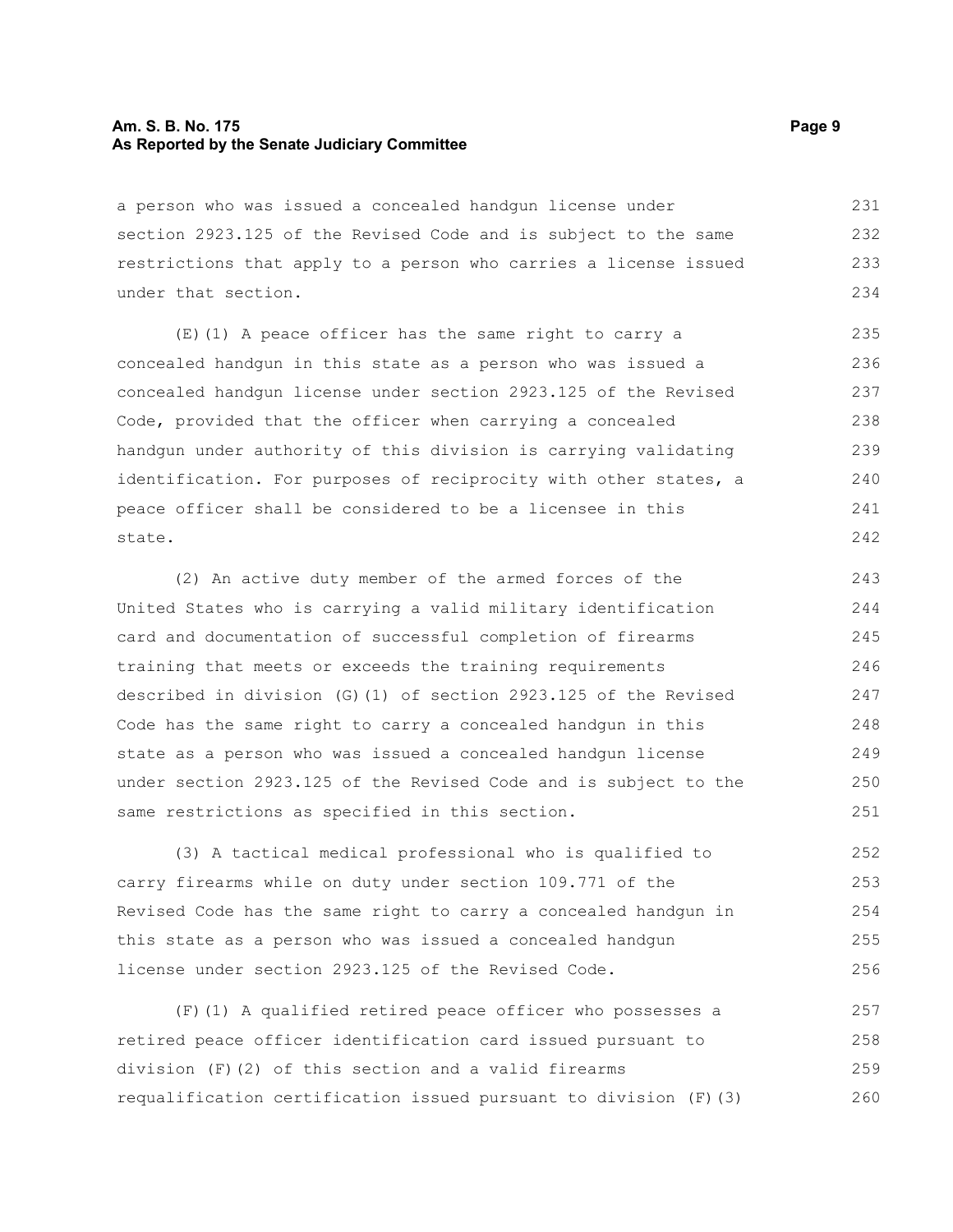#### **Am. S. B. No. 175 Page 10 As Reported by the Senate Judiciary Committee**

of this section has the same right to carry a concealed handgun in this state as a person who was issued a concealed handgun license under section 2923.125 of the Revised Code and is subject to the same restrictions that apply to a person who carries a license issued under that section. For purposes of reciprocity with other states, a qualified retired peace officer who possesses a retired peace officer identification card issued pursuant to division (F)(2) of this section and a valid firearms requalification certification issued pursuant to division  $(F)$  (3) of this section shall be considered to be a licensee in this state. 261 262 263 264 265 266 267 268 269 270 271

(2)(a) Each public agency of this state or of a political subdivision of this state that is served by one or more peace officers shall issue a retired peace officer identification card to any person who retired from service as a peace officer with that agency, if the issuance is in accordance with the agency's policies and procedures and if the person, with respect to the person's service with that agency, satisfies all of the following:

(i) The person retired in good standing from service as a peace officer with the public agency, and the retirement was not for reasons of mental instability.

(ii) Before retiring from service as a peace officer with that agency, the person was authorized to engage in or supervise the prevention, detection, investigation, or prosecution of, or the incarceration of any person for, any violation of law and the person had statutory powers of arrest.

(iii) At the time of the person's retirement as a peace officer with that agency, the person was trained and qualified to carry firearms in the performance of the peace officer's 288 289 290

280 281 282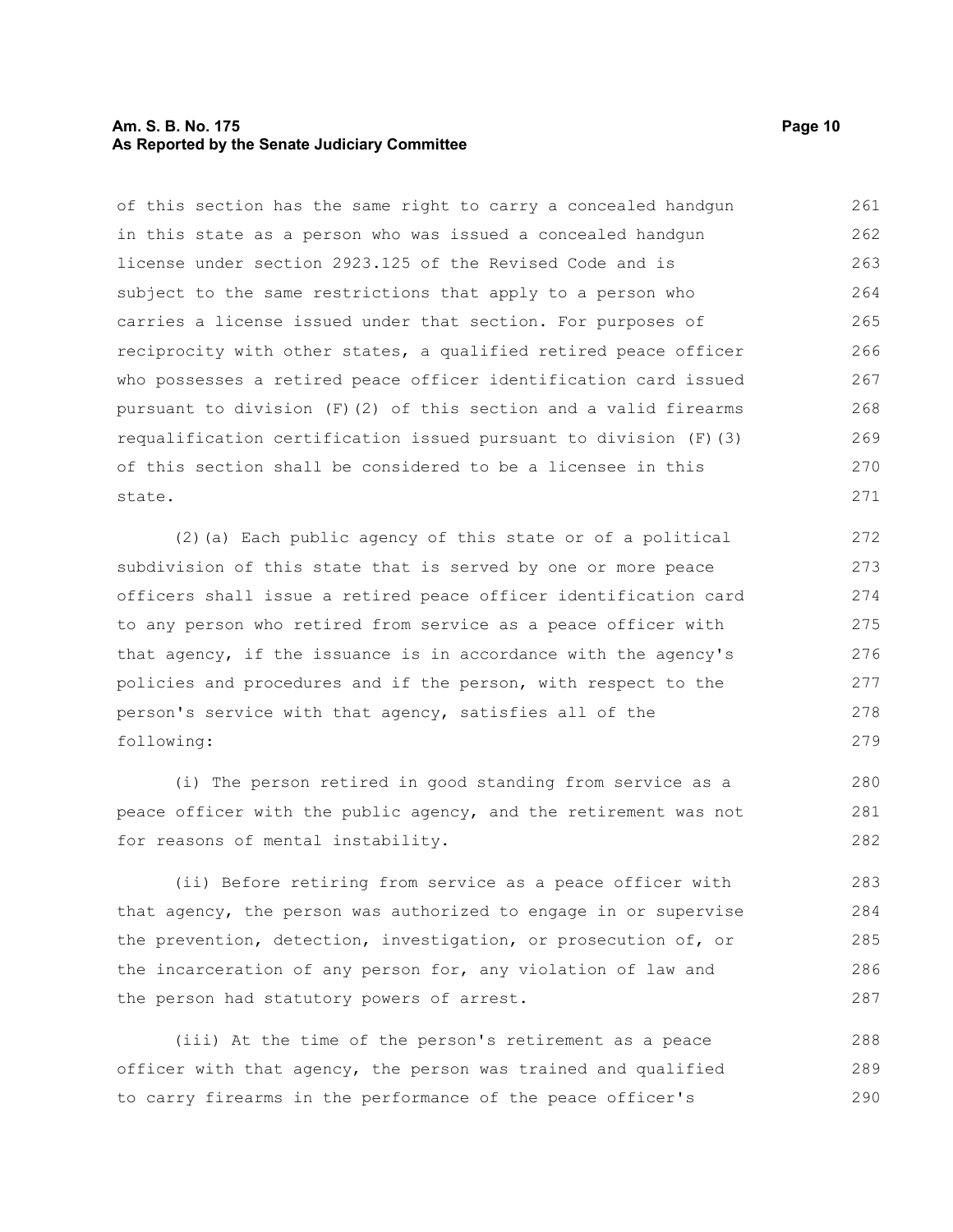#### **Am. S. B. No. 175 Page 11 As Reported by the Senate Judiciary Committee**

duties.

(iv) Before retiring from service as a peace officer with that agency, the person was regularly employed as a peace officer for an aggregate of fifteen years or more, or, in the alternative, the person retired from service as a peace officer with that agency, after completing any applicable probationary period of that service, due to a service-connected disability, as determined by the agency. 292 293 294 295 296 297 298

(b) A retired peace officer identification card issued to a person under division (F)(2)(a) of this section shall identify the person by name, contain a photograph of the person, identify the public agency of this state or of the political subdivision of this state from which the person retired as a peace officer and that is issuing the identification card, and specify that the person retired in good standing from service as a peace officer with the issuing public agency and satisfies the criteria set forth in divisions  $(F)$   $(2)$   $(a)$   $(i)$  to  $(iv)$  of this section. In addition to the required content specified in this division, a retired peace officer identification card issued to a person under division (F)(2)(a) of this section may include the firearms requalification certification described in division (F)(3) of this section, and if the identification card includes that certification, the identification card shall serve as the firearms requalification certification for the retired peace officer. If the issuing public agency issues credentials to active law enforcement officers who serve the agency, the agency may comply with division (F)(2)(a) of this section by issuing the same credentials to persons who retired from service as a peace officer with the agency and who satisfy the criteria set forth in divisions  $(F)$  (2)(a)(i) to (iv) of this section, provided that the credentials so issued to retired peace 299 300 301 302 303 304 305 306 307 308 309 310 311 312 313 314 315 316 317 318 319 320 321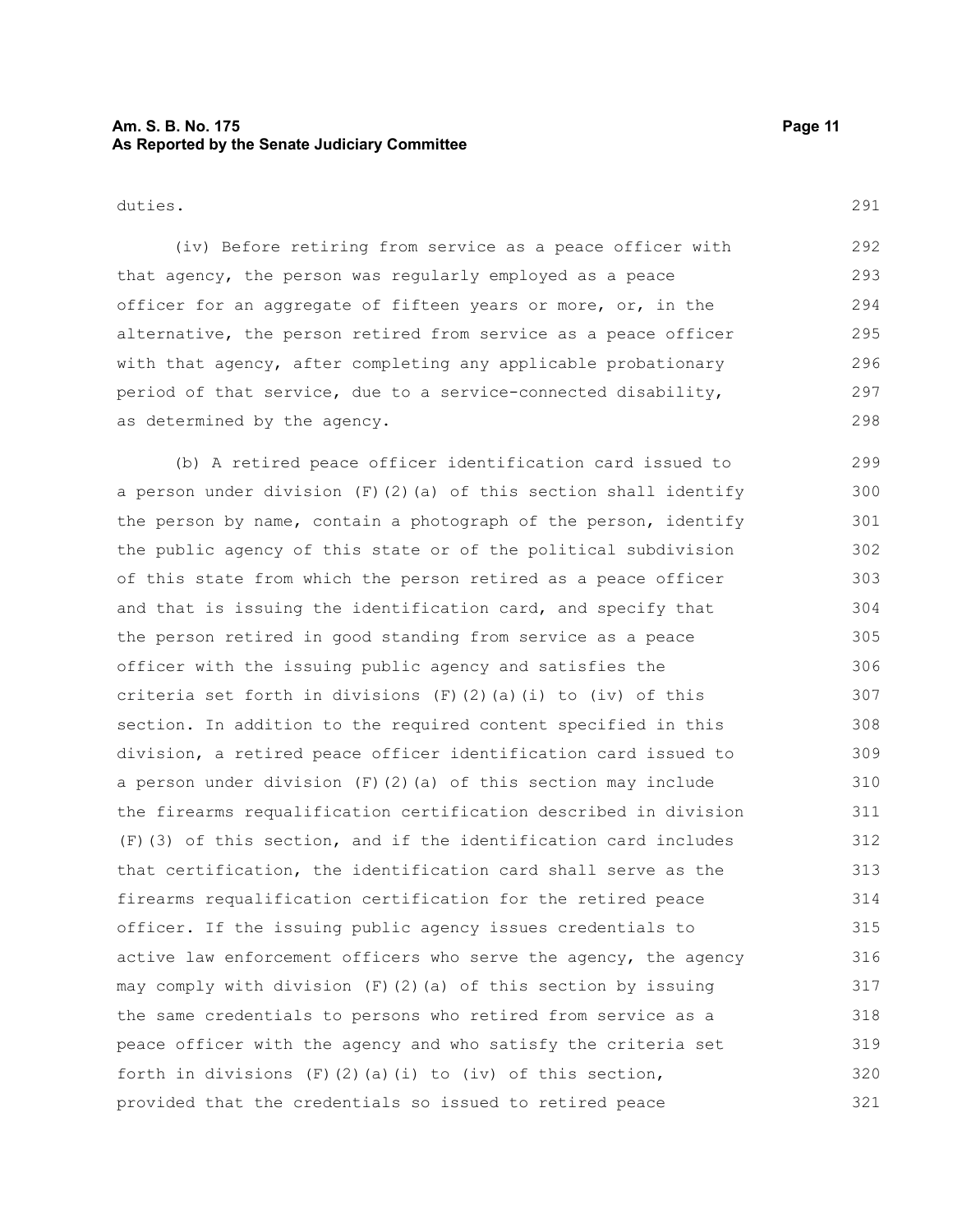#### **Am. S. B. No. 175 Page 12 As Reported by the Senate Judiciary Committee**

officers are stamped with the word "RETIRED."

(c) A public agency of this state or of a political subdivision of this state may charge persons who retired from service as a peace officer with the agency a reasonable fee for issuing to the person a retired peace officer identification card pursuant to division  $(F)$   $(2)$   $(a)$  of this section. 323 324 325 326 327

(3) If a person retired from service as a peace officer with a public agency of this state or of a political subdivision of this state and the person satisfies the criteria set forth in divisions  $(F)(2)(a)(i)$  to  $(iv)$  of this section, the public agency may provide the retired peace officer with the opportunity to attend a firearms requalification program that is approved for purposes of firearms requalification required under section 109.801 of the Revised Code. The retired peace officer may be required to pay the cost of the course. 328 329 330 331 332 333 334 335 336

If a retired peace officer who satisfies the criteria set forth in divisions  $(F)(2)(a)(i)$  to  $(iv)$  of this section attends a firearms requalification program that is approved for purposes of firearms requalification required under section 109.801 of the Revised Code, the retired peace officer's successful completion of the firearms requalification program requalifies the retired peace officer for purposes of division (F) of this section for five years from the date on which the program was successfully completed, and the requalification is valid during that five-year period. If a retired peace officer who satisfies the criteria set forth in divisions  $(F)(2)(a)(i)$  to  $(iv)$  of this section satisfactorily completes such a firearms requalification program, the retired peace officer shall be issued a firearms requalification certification that identifies the retired peace officer by name, identifies the entity that taught the program, 337 338 339 340 341 342 343 344 345 346 347 348 349 350 351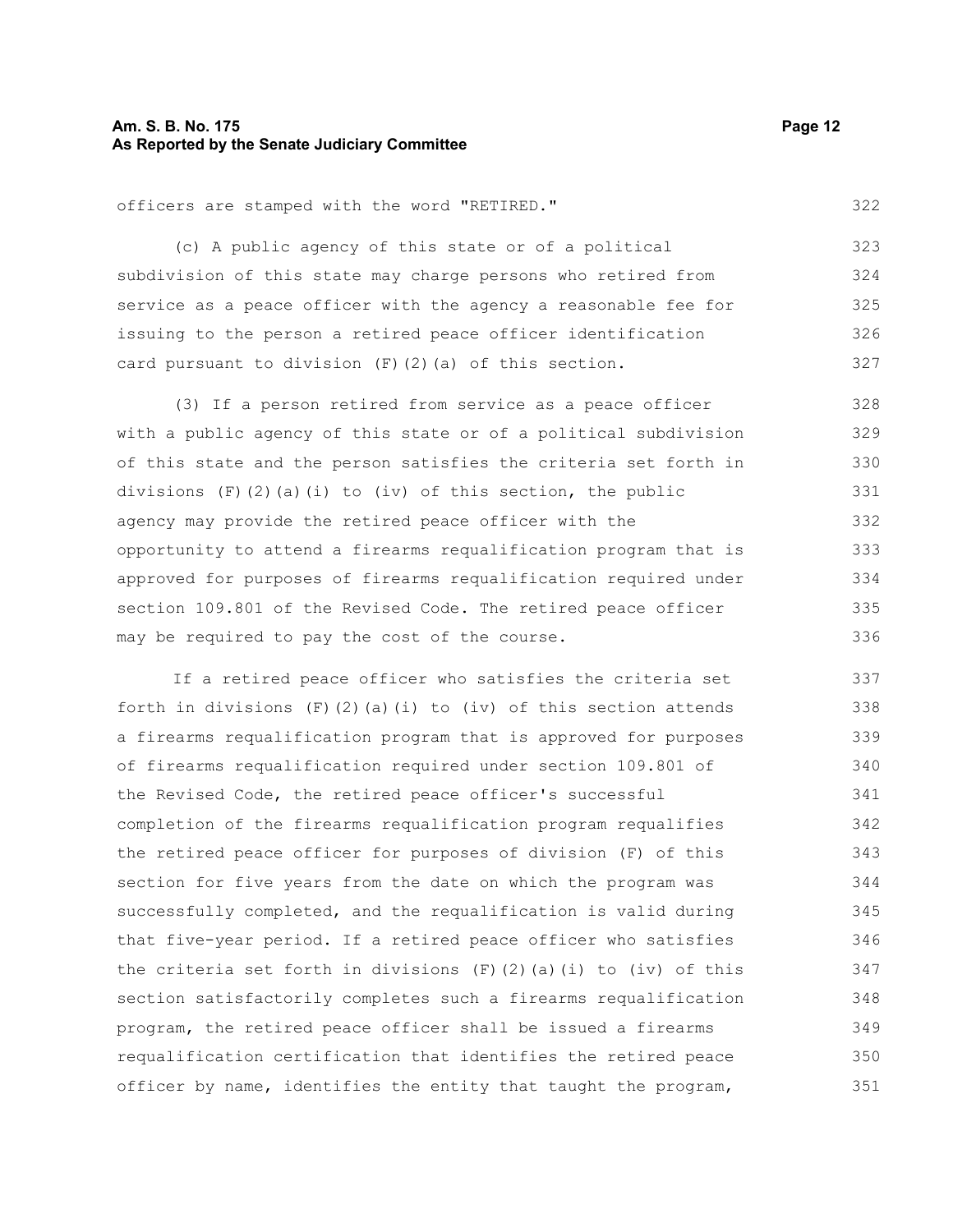## **Am. S. B. No. 175 Page 13 As Reported by the Senate Judiciary Committee**

| specifies that the retired peace officer successfully completed  | 352 |
|------------------------------------------------------------------|-----|
| the program, specifies the date on which the course was          | 353 |
| successfully completed, and specifies that the requalification   | 354 |
| is valid for five years from that date of successful completion. | 355 |
| The firearms requalification certification for a retired peace   | 356 |
| officer may be included in the retired peace officer             | 357 |
| identification card issued to the retired peace officer under    | 358 |
| division (F)(2) of this section.                                 | 359 |
| A retired peace officer who attends a firearms                   | 360 |
| requalification program that is approved for purposes of         | 361 |
| firearms requalification required under section 109.801 of the   | 362 |
| Revised Code may be required to pay the cost of the program.     | 363 |
| (G) As used in this section:                                     | 364 |
| (1) "Qualified retired peace officer" means a person who         | 365 |
| satisfies all of the following:                                  | 366 |
| (a) The person satisfies the criteria set forth in               | 367 |
| divisions $(F)$ $(2)$ $(a)$ $(i)$ to $(v)$ of this section.      | 368 |
| (b) The person is not under the influence of alcohol or          | 369 |
| another intoxicating or hallucinatory drug or substance.         | 370 |
| (c) The person is not prohibited by federal law from             | 371 |
| receiving firearms.                                              | 372 |
| (2) "Retired peace officer identification card" means an         | 373 |
| identification card that is issued pursuant to division (F) (2)  | 374 |
| of this section to a person who is a retired peace officer.      | 375 |
| (3) "Government facility of this state or a political            | 376 |
| subdivision of this state" means any of the following:           | 377 |
| (a) A building or part of a building that is owned or            | 378 |

leased by the government of this state or a political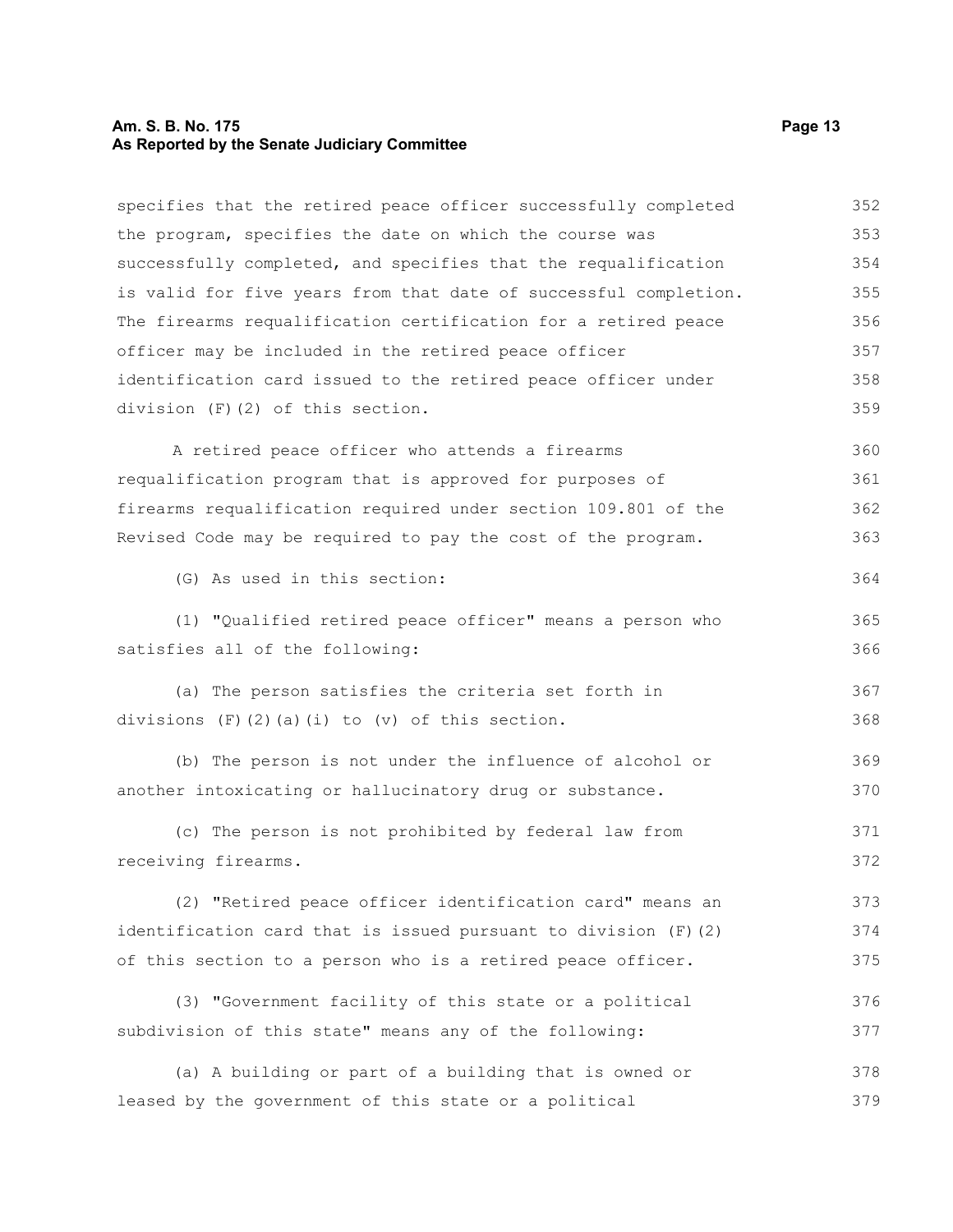#### **Am. S. B. No. 175 Page 14 As Reported by the Senate Judiciary Committee**

subdivision of this state and where employees of the government of this state or the political subdivision regularly are present for the purpose of performing their official duties as employees of the state or political subdivision; 380 381 382 383

(b) The office of a deputy registrar serving pursuant to Chapter 4503. of the Revised Code that is used to perform deputy registrar functions. 384 385 386

(4) "Governing body" has the same meaning as in section 154.01 of the Revised Code. 387 388

(5) "Tactical medical professional" has the same meaning as in section 109.71 of the Revised Code. 389 390

(6) "Validating identification" means photographic identification issued by the agency for which an individual serves as a peace officer that identifies the individual as a peace officer of the agency. 391 392 393 394

 (7) "Nonprofit corporation" means any private organization that is exempt from federal income taxation pursuant to subsection 501(a) and described in subsection 501(c) of the Internal Revenue Code. 395 396 397 398

**Section 2.** That existing section 2923.126 of the Revised Code is hereby repealed.

**Section 3.** Section 2923.126 of the Revised Code is presented in this act as a composite of the section as amended by both Am. Sub. H.B. 79 and Am. Sub. H.B. 228 of the 132nd General Assembly. The General Assembly, applying the principle stated in division (B) of section 1.52 of the Revised Code that amendments are to be harmonized if reasonably capable of simultaneous operation, finds that the composite is the resulting version of the section in effect prior to the 401 402 403 404 405 406 407 408